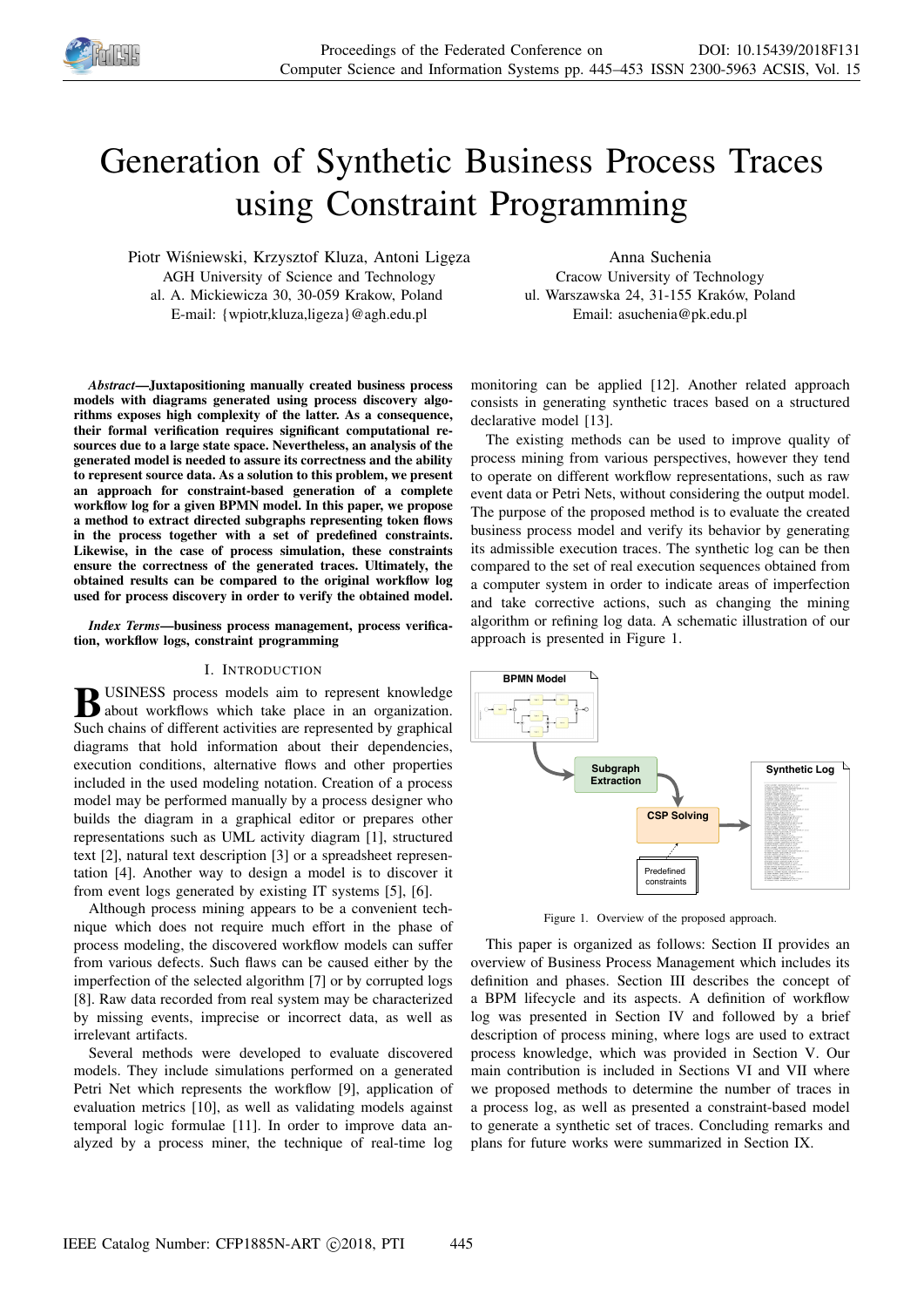# II. BUSINESS PROCESS MANAGEMENT

Business Process Management (BPM) [14] is a modern approach to improving organization's workflow, which focuses on reengineering of processes to obtain optimization of procedures, increase efficiency and effectiveness by constant process improvement.

The key aspect of BPM is a Business Process (BP). Although there is no single definition of a Business Process, the existing definitions have many things in common [15], [16], [17], [18]. A BP is usually described as a collection of related activities which transform different kinds of clearly specified inputs to produce a customer value, mainly considered as products or services and organizational goals, as output.

Different definitions emphasize various aspects of such defined processes. Davenport described a process highlighting the importance of producing an output for a customer – how work is done [15]. Definition of Eriksson and Penker emphasizes how work is performed rather than describing products or services, results of a process [19]. Jacobson, in turn, underlined that a process should be customer-oriented and meet an individual customer's needs [20]. A wider conceptualization of process was presented by Melao and Pidd [21]. They gave four perspectives on business process to understand BPs more fully. In their approach, BPs can be seen as either deterministic machines, complex dynamic systems, interacting feedback loops or social constructs.

Thus, Business Process Management requires a specification of many aspects, such as goals, inputs, outputs, used resources, activities and their order, impact to other organizational units, customers and owners for each of managed processes to enable real benefits. It unifies the previously distinct disciplines such as Process Modeling, Simulation, Workflow, Enterprise Application Integration (EAI), and Business-to-Business (B2B) integration into a single standard [22].



Figure 2. Comparison of Workflow Management and Business Process Management (based on [23]).

Therefore, BPM is often considered as either a legacy or the next step after workflows. Workflow Management Coalition (WfMC) [24] defines a workflow [25] in terms of automation of a business process during which documents, information or tasks are passed from one participant to another for action, according to a defined set of procedural rules. According to van der Aalst et al. [23], BPM is a broader term than Workflow Management (WFM). BPM supports business processes using

methods, techniques, and software in designing, enacting, controlling, and analyzing processes involving humans, organizations, applications, documents and other information sources. It is restricted to operational processes, thus it excludes processes that cannot be made explicit.

A simple approach to process management distinguishes four phases of supporting processes [23]:

- 1) *process design*, in which the process is designed or redesigned,
- 2) *system configuration*, in which the design is implemented by configuring process management system,
- 3) *process enactment*, in which the operational business process is executed using the configured system,
- 4) *diagnosis*, in which the process is analyzed or verified to identify things that can be improved.

The relationship between WFM and BPM is presented in Figure 2. As one can observe, BPM extends the traditional WFM approach. In the case of the WFM systems, they do not support diagnosis phase, and such features as simulation, verification or validation of process designs.

# III. BPM LIFECYCLE

Although many aspects of BPM have been debated in literature, one of the fundamental BPM issues is a repeating sequence of steps, the so-called Business Process Management Lifecycle (see Figure 3). The main idea behind the BPM lifecycle is to manage and improve BPs over business changes. Due to the use of clearly defined phases, BPM enables the continuous maintenance and the evolution of processes. During iterations, such parameters of business processes as cost, time, quality of output or customer satisfaction can be improved causing an improvement of the whole process.

Thus, BPM is in fact the application of the management cycle to organization's business processes [26]. The BPM lifecycle starts with specification of organizational and process goals as well as an assessment of environmental factors having an effect on the organization BPs. In the next process design phase, the organization processes are to be identified or redesigned. In this phase, the particular process details should be specified, and the proper variables that will influence the process design should be identified as well. During the next phase the previously specified process models are implemented in the environment, usually manually via procedure handbooks or using BPM or workflow software. Finally, the implemented process can be instantiated and executed. During execution, the performance is monitored in order to control and improve the process. Data produced during the process enactment and monitoring phases, aggregated from multiple process instances, can be used in the evaluation phase, whose purpose is to formulate the results suitable for process improvement.

Our area of research focuses on analyzing process models discovered from event logs and verifying them in terms of admissible execution sequences. Therefore it covers the evaluation phase and its side activities such as auditing event logs as well as providing measures of improvement for the whole process.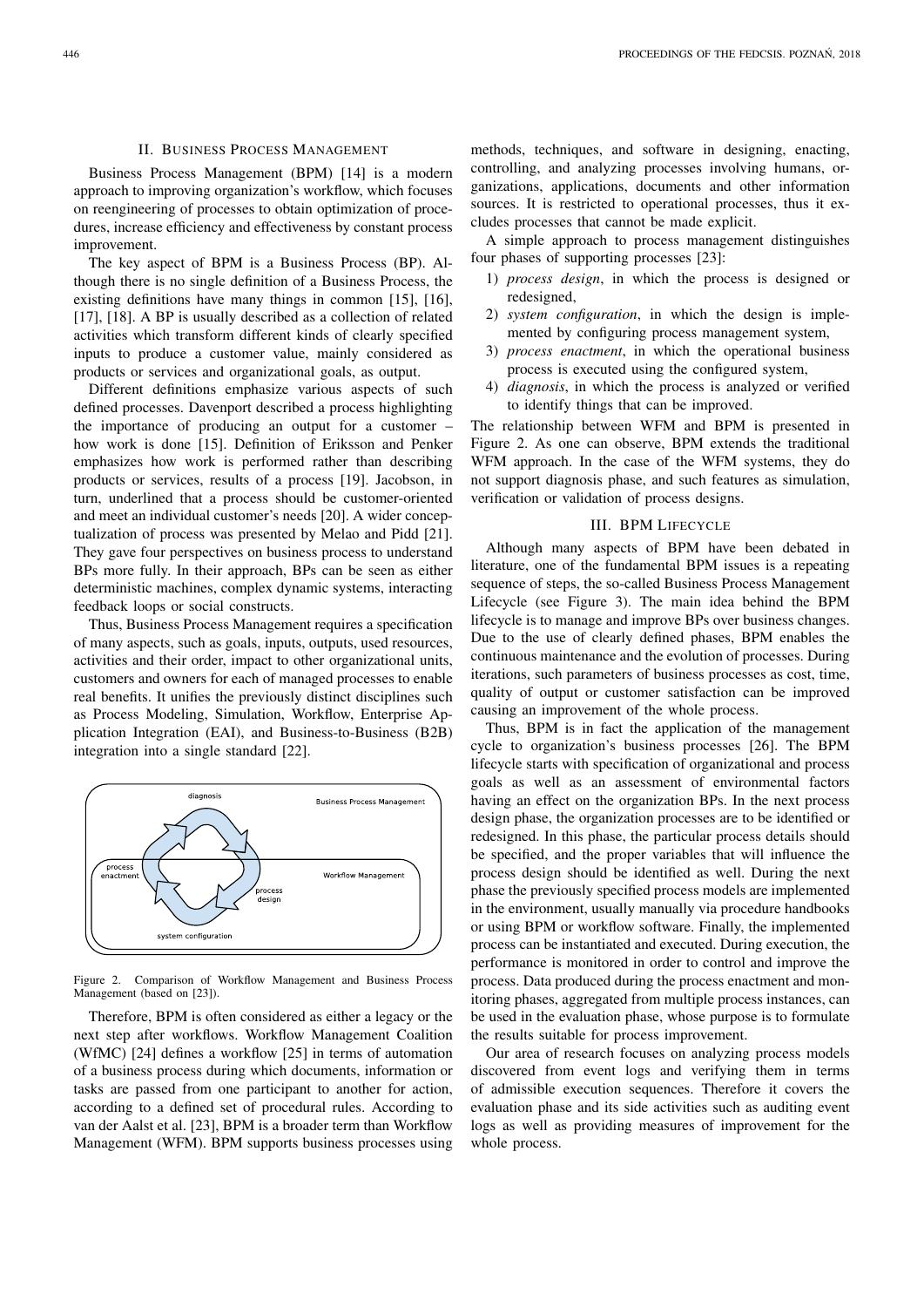

Figure 3. Business Process Management Lifecycle with the indication of our area of research (based on [26]).

## IV. WORKFLOW LOG

In every business process, regardless whether it is executed manually or by an IT system, completion of each activity should be recorded with a proper timestamp. Such a record is often referred to as a log event [27] and may include information about a person or unit performing the task, as well as its cost and used resources. A set of log events ordered by their completion timestamps is called a workflow trace:

$$
\sigma = {\alpha^{(1)}, \alpha^{(2)}, \dots \alpha^{(K)}},
$$
\n(1)

where  $\alpha$  is a log event and K represents the length of the trace.

One of the most important features of an event trace is that all recorded activities are ordered chronologically. In other words, even if two different activities are executed in parallel, their accomplishment time differs and it is always possible to distinguish the one which was completed first. However, as business processes are repeated many times, the order of their completion may differ depending on the instance of the process. In addition, processes may contain alternative gateways that, based on a logical condition, determine which task should be executed and which should remain unused. Therefore, in order to gather the information about the whole process, one should record a workflow trace for a number of times to ensure, that all or nearly all the possible execution sequences were collected. A set of workflow traces is called a workflow log:

$$
W = {\sigma_1, \sigma_2, \dots \sigma_L},\tag{2}
$$

where  $\sigma_i$  are separate workflow traces, also referred to as cases or workflow instances and L is the number of recorded traces.

A workflow log can be considered complete if it covers all the possible execution sequences of the process. In the case when activities are executed in loops, the number of possible traces may be infinite. Therefore, we weaken this requirement to a notion of sufficient completeness explained in Definition 1. It limits the required number of traces to those where the number of repetitions for each log event is equal to the number of cycles which include the corresponding activity.

**Definition 1.** (Sufficiently complete workflow log) Let  $G_P$ be a business process graph [28] representing the analyzed process and  $S_C$  be a set of all simple cycles in  $G_P$ . Function  $C_C(\tau)$  determines the number of occurrences of the vertex representing activity  $\tau$  in  $S_C$ . Workflow log W is sufficiently complete if it contains all the possible execution sequences where the number of occurrences for each activity  $\tau$  is lower than or equal to  $C_C(\tau) + 1$ .

## V. PROCESS MINING

Process mining is an area of research which focuses on extracting knowledge from event logs [29] which were described in details in Section IV. One of the challenging tasks within process mining is process discovery [30] which includes algorithms able to generate process models in a flexible way, and in some cases without the need of any human actions. Although process discovery methods can produce syntactically correct workflow nets, the result is a general process model which is not directly applicable for execution in a runtime BPMN environment. BPMN diagrams can be obtained directly from event logs [31]. However, they require significant enhancements to be suitable for execution. Such modifications can be based on decision mining [32] which extends the process model by providing conditions for alternative or exclusive gateways.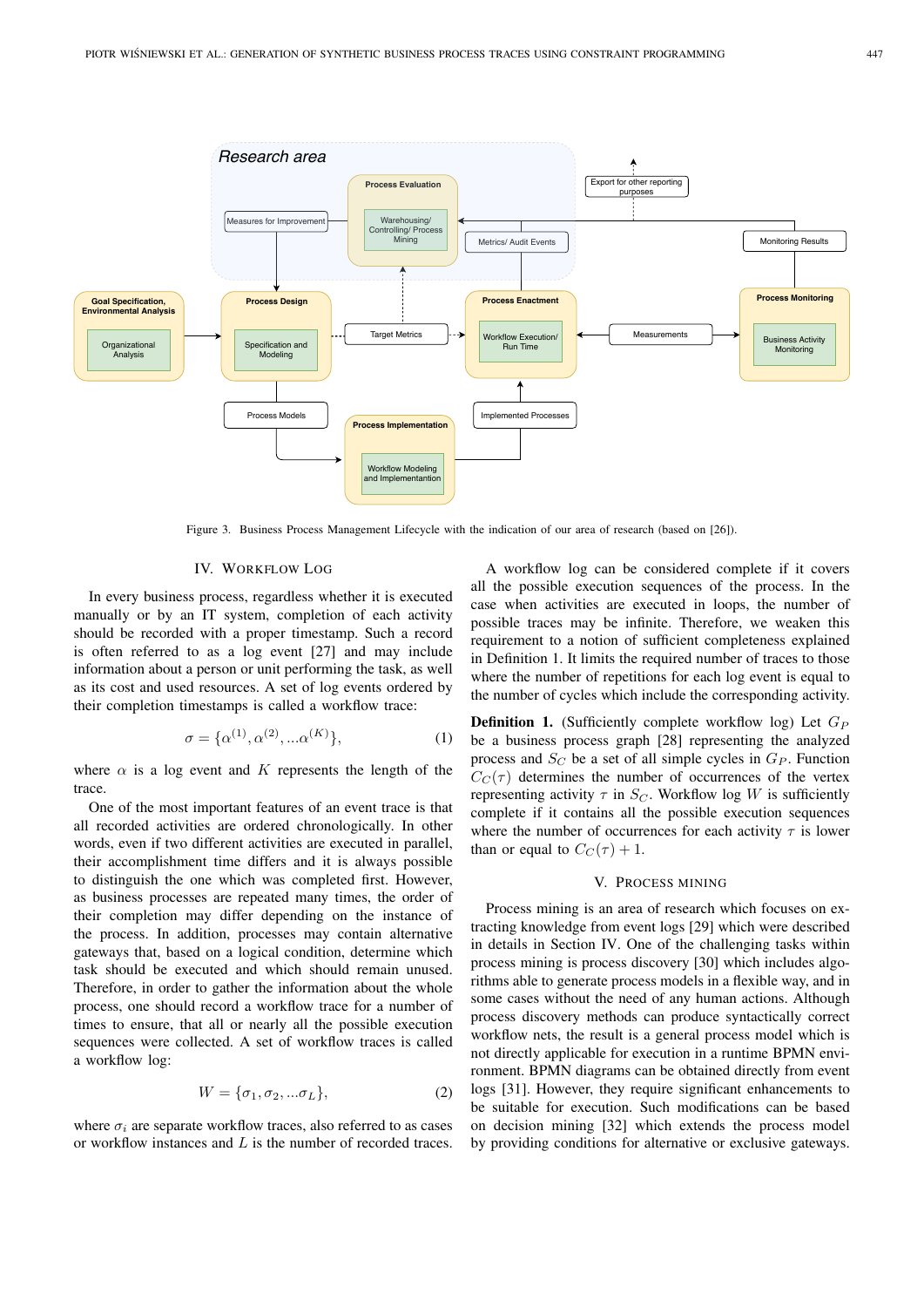

Figure 4. Result of applying a process mining algorithm to a workflow log of 36 traces.

Regarding process execution, the generated model still needs to be validated in terms of structural anomalies which may result in wrong dynamic behavior of a process [33].

Figure 4 presents a BPMN model discovered using ILP Miner [34] based on 36 different execution traces. In this example, the number of parallel and exclusive gateways (11) is higher than the number of activities (8). This implies a large number of routings and may possibly result in various exceptions during execution. Several complexity metrics exist which evaluate the complication level of business process models [35]. From a runtime point of view, the control-flow perspective should be considered. Cardoso et al. [36] propose a set of such metrics of which two can be applied in this case:

- Control Flow Complexity (CFC) which can be calculated as a sum of states induced by all the split gateways. Given  $n_{out}$  as the number of outputs of a gateway, each exclusive (XOR) split induces  $n_{out}$  states while a parallel split corresponds only to one state, as all the output branches are always used.
- Coefficient of Network Complexity (CNC) which is a quotient of the number of arcs (sequence flows) and the number of all activities, joins and splits in the process.

In the example presented in Figure 4, the Control Flow Complexity is equal to 12 and the Coefficient of Network Complexity has a value of 1.47. It is worth noting that values of these metrics for a simple workflow without any branching elements are equal to 0 and  $(n_a + 1)/n_a$ , where  $n_a$  is the number of activities, respectively.

# VI. DETERMINING THE NUMBER OF TRACES IN A PROCESS

The first step towards the estimation of the number of distinct traces is based on a business process model. A sequential workflow consisting of one start event, one end event and no gateways produces only one trace. A trivial example of such a process model is shown in Figure 5. However, models representing a simple workflow are rarely used in practice. According to the survey [37], in 90% of BPMN models the number of gateways varies between 5 and 15.



Figure 5. Simple sequential workflow.

In order to analyze business process model from an execution perspective, its token flow must be considered. It is assumed that the start event of a process generates a token which runs through the whole workflow to be consumed by an end event [38]. Although business processes can contain multiple start events, it is not regarded as a good practice as it remains unclear in the BPMN specification whether all the start events should occur before the process execution [39]. When determining a sufficiently complete log we refer to best practices of process modeling [40] following the statement that a well designed process model should contain only one start event which creates exactly one token.

On the other hand, multiple end events are a common practice in business process models, as they may represent different final states (e.g. goal and error states). However, only one of the end events is triggered in a single process instance. It may consume one or more tokens, depending on the number of incoming sequence flows.

Token flow in a business process is managed by logical gateways which determine branching flows. A single token created at the beginning of each process instance can be processed differently depending on the type of a gateway. The following actions are possible for a split gateway with  $n$  output branches:

- An exclusive (XOR) gateway places the token in one of the output sequence flows where the corresponding condition is met. As a result  $n$  different actions are possible.
- An inclusive (OR) gateway multiplies the incoming token by the number of conditions met. This action is followed by placing the created tokens on the corresponding sequence flows. As at least one output branch must be  $\alpha$  active,  $2^{n-1}$  actions are possible.
- A parallel (AND) gateway multiplies the incoming token by the number of output branches. This result in only one possible action.

Since a single sequence flow should not transfer more than one token at a time, join gateways are responsible for merging multiple sequence flows into one output branch. An exclusive merge gateway only receives a token from one of its incoming branches and passes it to its output. A more complex situation occurs in case of a synchronization of multiple sequence flows which may be done in the following way: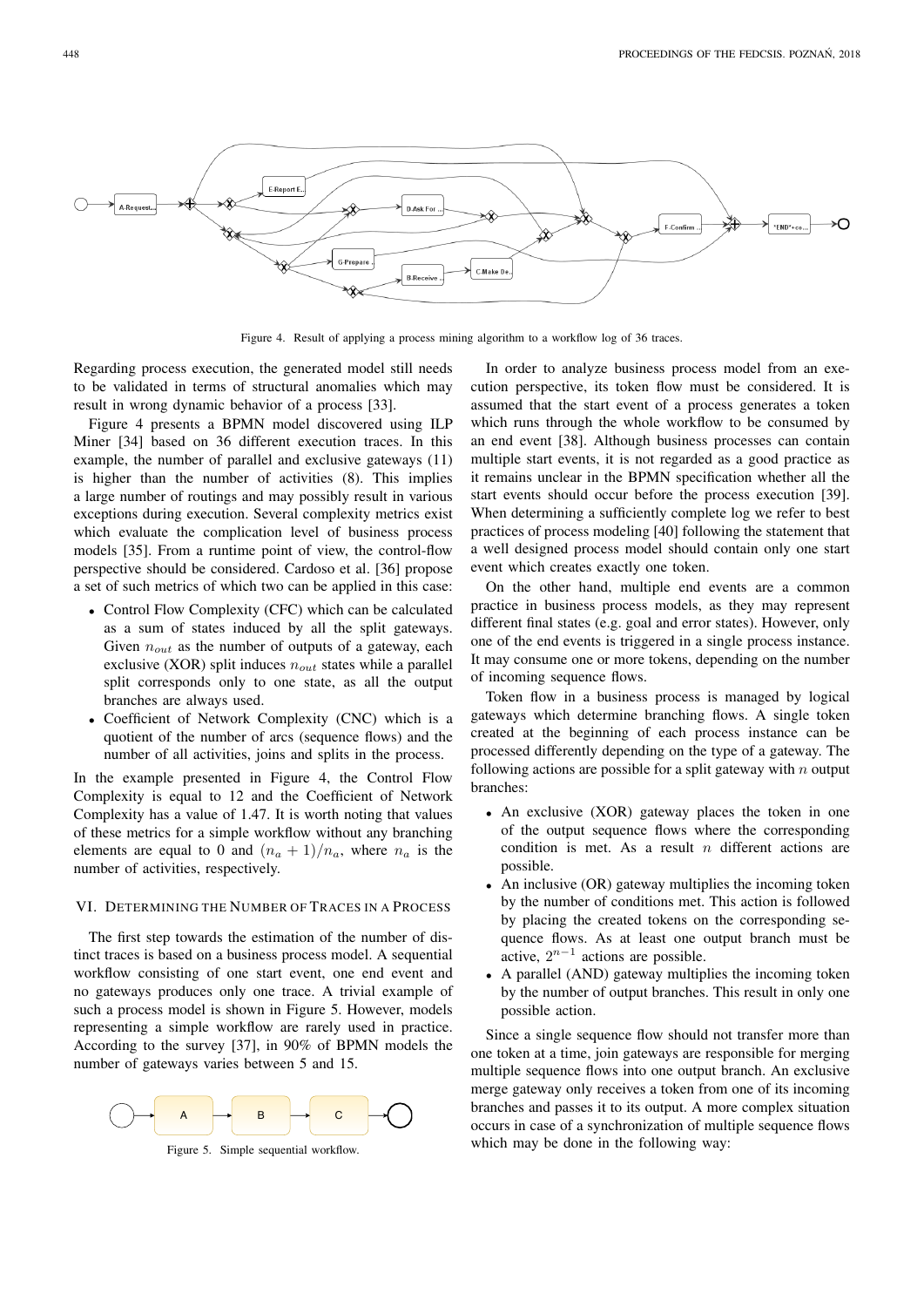- an inclusive merge consumes all the tokens created by its corresponding split gateways,
- a parallel merge consumes the tokens for all its input branches.

Each of the synchronizations result in creation of a token and passing it to the outgoing sequence flow except the situation when a parallel merge is declared implicitly by multiple sequence flows leading to an end event.

Since according to the best practices OR gateways should be avoided in BPMN modeling [40] and regarding the fact that in most cases they can be replaced by a sequence of exclusive and parallel gateways [41], this type of routing object was not taken into further analysis. As a consequence, the only flow objects in a well modeled process where token creation or consumption occurs are parallel gateways.

Figure 6 represents a simple BPMN model with one parallel and one exclusive gateway. As stated before in this section, an XOR split gateway generates as many possible states as is the number of its outgoing sequence flows. Thus, in this case there will be two possible execution sequences of the SESE (Single Entry Single Exit) block determined by two exclusive gateways: one sub-trace consisting of task D and one empty sequence. Although the presence of a single AND gateway induces one state, the generated tokens represent separate sequences of activities. As a result they can be executed independently until they reach a synchronization element represented by a parallel merge. Therefore, the first SESE block which follows the start event may also be executed in two ways, namely  $\{A, B\}$  and  $\{B, A\}$ . Besides these two process fragments the remaining activity, denoted as C is executed in every process instance. This analysis leads to a conclusion that the number of execution traces in such a process is a multiplication of the corresponding values calculated for its SESE blocks.



Figure 6. Example process with two basic types of gateways.

As stated before in this section, sequence flows followed by parallel gateways are executed independently. Therefore, if each branch within a SESE block delimited by AND gateways contains exactly one activity, these activities can be executed in any order. The example presented in Figure 6 illustrates a general rule for determining the number of admissible traces in a BPMN model which is expressed in Theorem 1.

**Theorem 1.** Let  $\mathbb P$  be a BPMN process model containing a set of exclusive split gateways  $\mathbb{G}_{XOR} = \{g_{X1}, g_{X2}, ... g_{Xk}\}\)$ , a set of parallel split gateways  $\mathbb{G}_{AND} = \{g_{A1}, g_{A2}, ... g_{Al}\}\$ and two corresponding sets of merge gateways, namely  $M_{XOR}$  and  $M_{AND}$ . If  $\mathbb P$  consists of k SESE blocks determined by XOR gateways and  $l$  SESE blocks determined by AND gateways where each of  $l$  sequence flows contains exactly one activity, then the number of sequence flows in sufficiently complete workflow log  $W_{SC}$  can be expressed by Formula 3.

$$
|W_{SC}| = \prod_{i=1}^{k} n(g_{Xi}) \cdot \prod_{i=1}^{l} n(g_{Ai})! \tag{3}
$$

where  $n(q)$  determines the number of outgoing sequence flows of a split gateway.

*Proof.* Let us assume that each of k exclusive gateways in  $\mathbb P$  has exactly *n* outgoing flows. Knowing that every SESE element in a process model can be reduced to a subprocess which is a single BPMN activity [28] and that every XOR gateway allows for  $n$  actions, there are  $n$  possible states of every  $k$  subprocess in  $\mathbb P$ . This implies that the number of all admissible states is equal to  $n^k$ . Since the number of outgoing flows may vary for different gateways,  $n(qx_i)$  has to be multiplied  $k$  times.  $\Box$ 

## VII. CONSTRAINT-BASED LOG GENERATION

The method presented in Section VI refers to these BPMN diagrams where SESE gateway structures are easily distinguishable. However, in automatically generated process models, as shown in Figure 4, gateways can be nested and the number of merge gateways does not have to match the number of splits. As a result, the number of traces is hardly calculable using analytical methods. Figure 7 shows a simple process model with nested gateways where Formula 3 cannot be applied.



Figure 7. Example process with nested gateway structures.

The BPMN model presented in Figure 7 consist of six tasks formed in a parallel block with three branches. In business process models without loops, the upper limit of the number of traces is equal to the factorial of the number of activities. This would occur if all the tasks in the process were executed independently. In this case, however, there are following constraints which limit the set of possible sequences:

- 1) A must occur before B or C.
- 2)  $B$  is executed if and only if  $C$  is not.
- 3)  $E$  must occur before  $F$ .

In the analyzed example such constraints are easily identifiable and they can be expressed in a temporal logic [42]. However, dynamic generation of constraints for a complex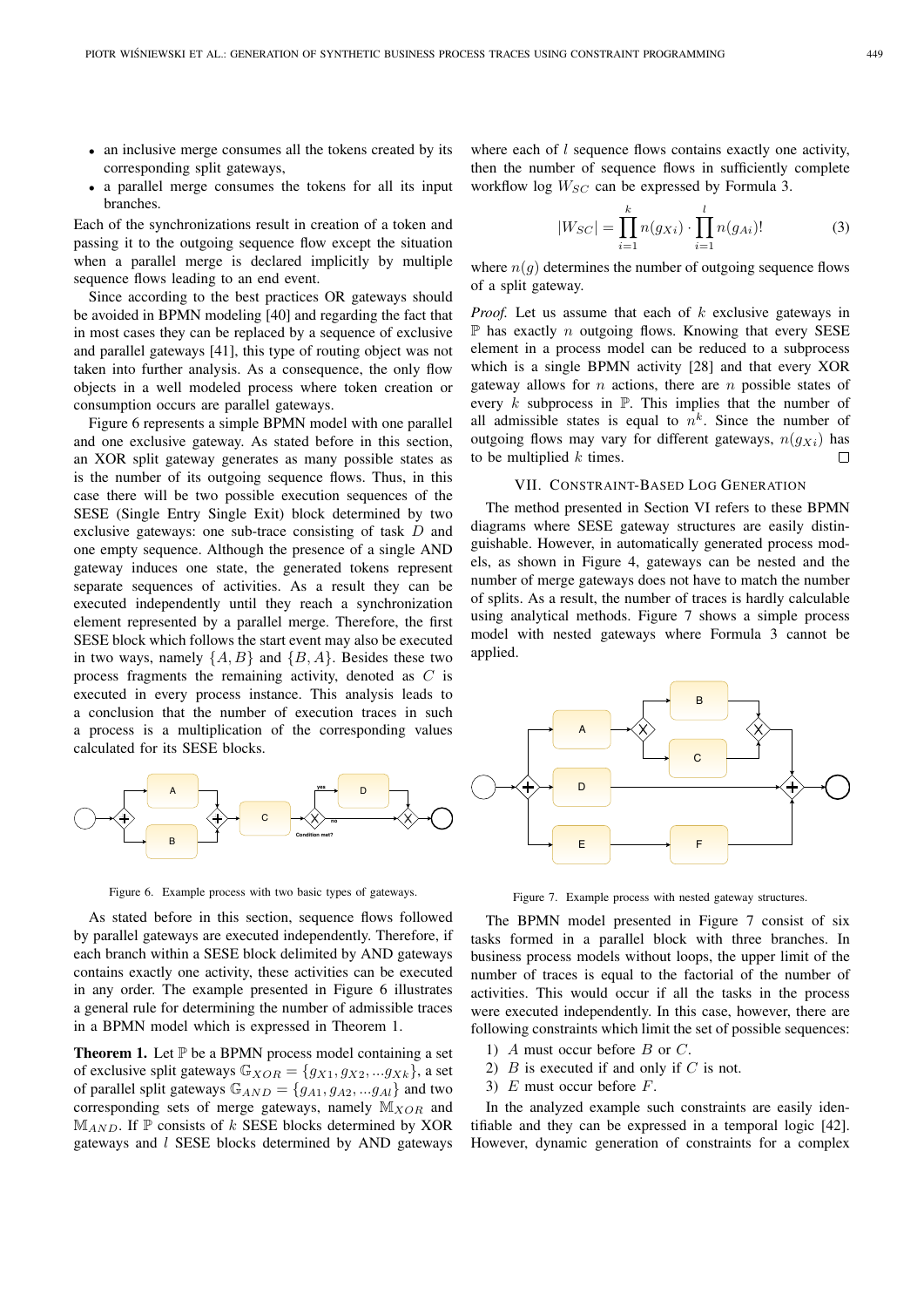process model requires checking of all the dependencies between each pair of tasks which is an exponential problem. As a solution to this issue, we propose to extract process subgraphs from the model in a such manner that each of the graphs will represent the flow of a single token. It was stated in Section VI that each process instance ends with a single end event. As a consequence, all the generated tokens have to be consumed either by one of the parallel join gateways or by an event. Thus, the method can be applied to those SESE blocks in the process which start with a parallel split and whose last flow object is either a parallel join or an end event with multiple incoming sequence flows.

Let us denote the set of subgraphs as  $S_G = \{s_1, s_2, \dots s_g\}.$ In the model presented in Figure 7, there are three tokens generated at a parallel split gateway and all of them are synchronized by a parallel merge before the end event. As a result, the extraction will provide three subgraphs, each representing tasks on a single branch (see Figure 8).



Figure 8. Token flow subgraphs extracted from a business process model.

In order to determine admissible workflow traces, a path should be calculated in every subgraph. The beginning of such a path is a vertex with no incoming edges. A path should end if a vertex with an outdegree equal to zero is reached. In the next step, all these paths are merged to vector  $\beta$  of length  $p \cdot q$ where  $p$  is the overall number of tasks in the analyzed SESE block and  $q$  is the number of extracted subgraphs.

In Constraint Satisfaction Problems (CSP), a state which represents a set of elements must satisfy a collection of finite constraints over variables [43], [44]. CSPs can be solved using the constraint programming technique whose applications include design and modeling [45], as well as planning and scheduling [46]. If the problem is not over-constrained, a CSP algorithm always finds all the admissible solutions for finite domains [44]. Solving a Constraint Satisfaction Problem consists in general of four following steps:

- 1) Ordering the decision variables according to preference criteria.
- 2) Assigning values to each of the variables with respect to their domains.
- 3) Verifying if any of the constraints is violated at any step of the solving process.
- 4) If a complete or partial constraint-violating assignment is found, backtracking is enforced, and a succeeding set of values is assigned.

In this case, to calculate a process trace, we developed a constraint-based model in MiniZinc environment which consists of the following core elements:

1) Input data:

- a list of tasks in the analyzed block,
- vector  $e_x$  of maximum numbers of executions for each task (1 by default),
- adjacency matrices  $A_1, \ldots, A_q$  for each subgraph.

2) Decision variables:

- a subgraph trace matrix  $S_t$  of size  $q \times p$ ,
- a vector of merged traces  $\beta$ ,
- a vector  $\gamma$  of size p representing a workflow trace.

In order to improve the understandability of the code, we define two custom predicates which are further used in the predefined constraints:

• connected – returns true if two tasks are connected in the subgraph represented by its adjacency matrix,

$$
predicate connected(src, dest, adj) = (adj[src, dest] == 1);
$$

• same  $block$  – returns true if a pair of indices of vector  $\beta$  is in the same subgraph trace.

```
\n
$$
\text{predicate same-block}(\text{idx1}, \text{idx2}) \\
 = (\text{idx1} > 0 \land \text{idx2} > 0 \\
 \land \text{idx1} \text{ div } p == \text{idx2} \text{ div } p \\
 \text{);\n
$$
\n
```

Constraints included in the model can be divided into three main groups, depending on a decision variable to which they are related. Let us briefly present these constraints along with their simplified representations in the MiniZinc language:

- 1) Subgraph traces:
	- the count of occurrences for each task should be lower then or equal to the input value,

forall(i in  $1..p$ , j in  $1..q$ )( count\_geq(row(S\_t,j), i, e\_x[i]) );

• the value 0 in the event log represents an idle task,

idle\_task =  $0;$ 

• the last log event should not be preceded by an idle task,

```
forall(i in 1 \ldots q)(
    count_neq(row(S_t,i), idle_task,
      last_process_index+1)
);
```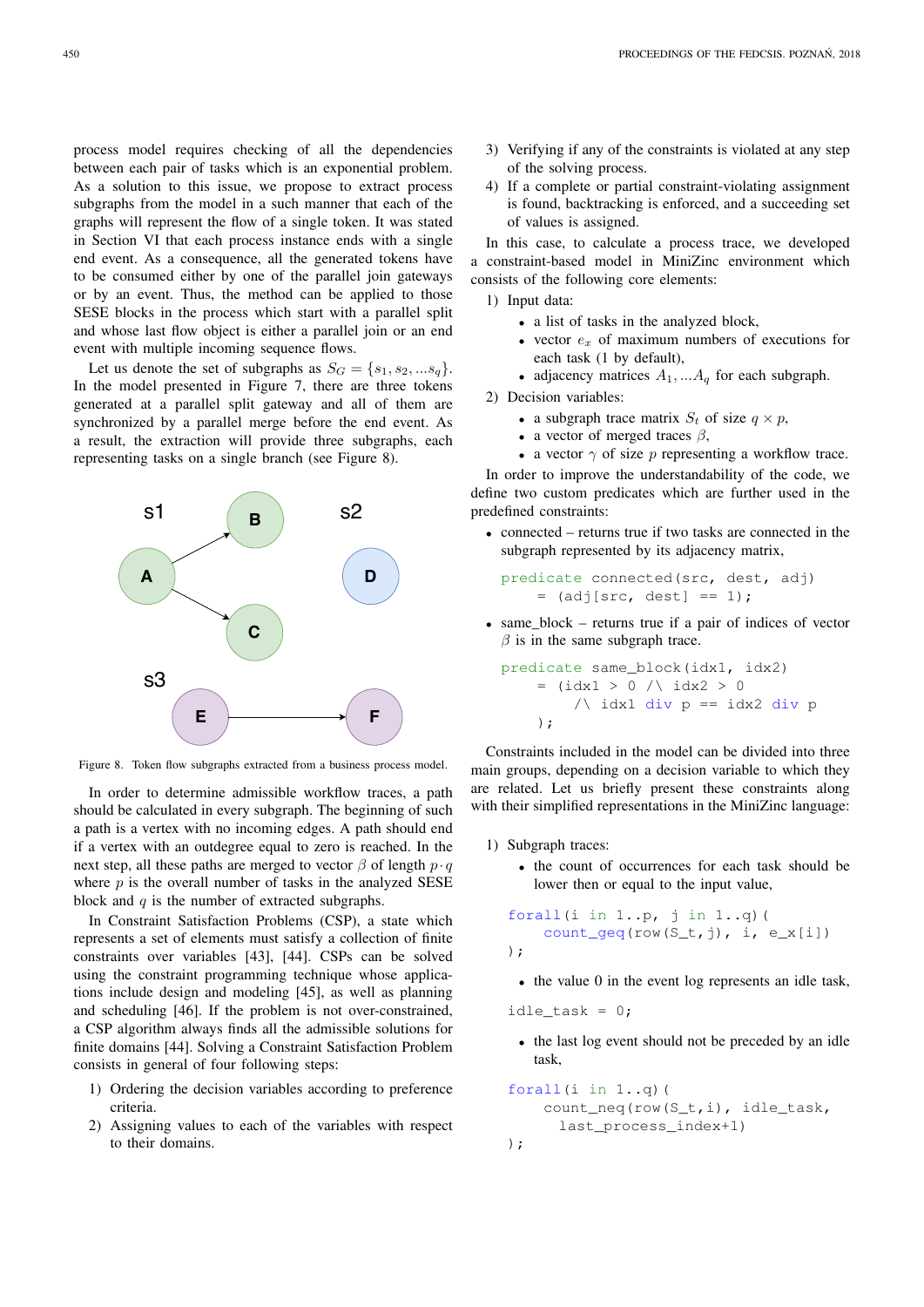• all tasks after the last log event should be idle,

```
forall(i in 1..p, j in 1..q)(
    if i > last_task_index[j]
    then S_t[j,i] == idle\_taskelse S_t[j,i] != idle_task
    endif
);
```
• the first element of a trace should be represented by a subgraph vertex without any incoming edges,

```
forall(i in 1..p, j in 1..q)(
  if S_t[j,1] == ithen count (\text{row}(A_i), i), -1, 0)endif
);
```
• the last log event should be represented as a vertex without outgoing edges,

```
forall(i in 1..p, j in 1..q)(
  if s_t[j,1] == ithen count (row(A_j, i), 1, 0)endif
);
```
• if one task directly follows another in a trace, then it is connected by a directed edge in the corresponding subgraph.

```
forall(i in 1..q, j in
  1..last_process_index) (
  connected(S_t[i,j], S_t[i,j+1], A_i)
     \sqrt{(S_t[i, j]]} = 0/ \backslash S_t[i, j+1] == 0)
     \setminus (j == last_task_index[1]
         / \backslash S_t[i, j+1] == 0)
);
```

```
2) Merged vector \beta:
```
• the vector  $\beta$  is a concatenation of trace matrix rows.

```
forall(i in 1..last_process_index, j
 in 1..q)(
  if i < last_task_index[j]
  then beta[(j-1)*last_process_index
   + i] = S_t[j,i]else beta[(j-1)*last_process_index
   + i = 0endif
```

```
);
```

```
3) Final trace vector:
```

```
• the vector \gamma holds non-zero indices of \beta,
```

```
forall(i in gamma_indices)(
 if gamma[i] > 0 then
   beta[gamma[i]] != 0
 else beta[gamma[i]] == 0
```
# endif

```
);
```
• all the elements of  $\gamma$  are different except zero,

alldifferent\_except\_0(gamma);

• all the elements following the last non-zero element of  $\gamma$  are equal to zero,

```
forall(i in gamma_indices)(
  if i > last_gamma_index then
   qamma[i] == 0else gamma[i] != 0
 endif
);
```
• for each pair of tasks in  $\gamma$  if the pair is in the same row of matrix  $S_t$  then these task should be ordered in the same way as in  $S_t$ .

```
forall(i in gamma_indices, j in
 gamma_indices)(
  if i != \dot{1} /\ gamma[i] != 0 /\
   qamma[i] != 0 /\
    same_block(gamma[i], gamma[j])
   then
    if i > j then
      gamma[i] > gamma[j]
    else
      gamma[i] < gamma[j]
    endif
  endif
);
```
In order to run the MiniZinc solver two files are needed:

- the model file *trace\_id.mzn* which contains definitions of decision variables, predicates and constraints,
- the data file *subgraphs.dzn* where activity names, their maximum number of executions and subgraph adjacency matrices are defined.

For the workflow trace generation the search goal should be set for constraint satisfaction by using the statement solve satisfy.

The analyzed example model contains 6 tasks and 3 subgraphs, then  $p = 6$  and  $q = 3$ . Formula 4 presents an example subgraph trace matrix  $S_t$  for subgraphs shown in Figure 8. Creation of vector  $\beta$  consists in merging all the subgraph traces (see Formula 5). Indices of  $\beta$  are used to generate trace vector  $\gamma$  (see Formula 6).

$$
S_t = \begin{bmatrix} A & B & 0 & 0 & 0 & 0 \\ D & 0 & 0 & 0 & 0 & 0 \\ E & F & 0 & 0 & 0 & 0 \end{bmatrix} \tag{4}
$$

 $\beta = [A \ B \ 0 \ 0 \ 0 \ 0 \ D \ 0 \ 0 \ 0 \ 0 \ 0 \ E \ F \ 0 \ 0 \ 0 \ 0]$  (5)

$$
\gamma = [13 \ 7 \ 1 \ 2 \ 14 \ 0] \tag{6}
$$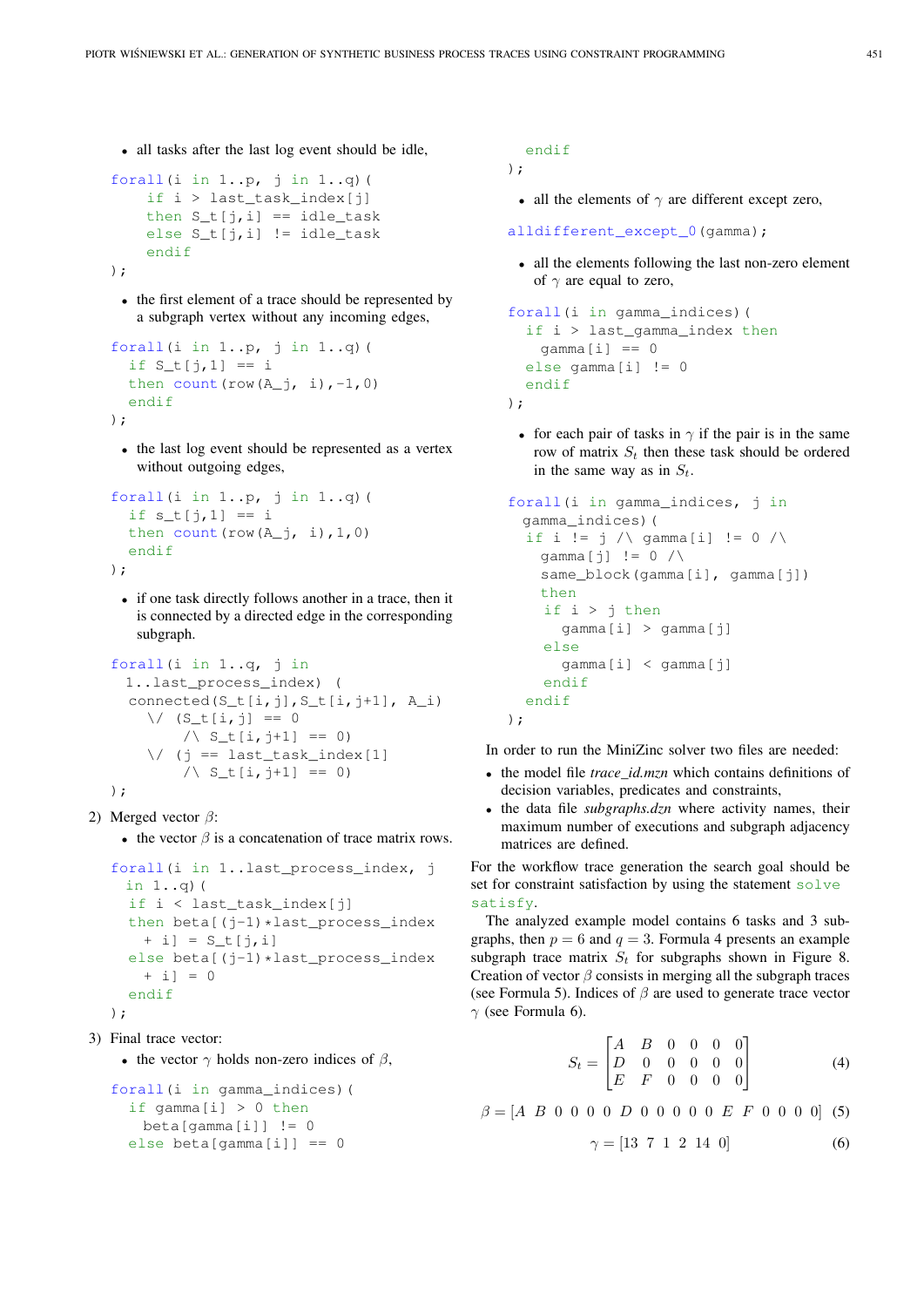The resulting trace is an ordered set (see Formula 1) determined by non-zero elements of  $\beta$  whose indices are ordered by values of  $\gamma$ . Its value for the running example represented by the BPMN model in Figure 7 and trace matrix  $S_t$  defined by Formula 4 is shown in Formula 7.

$$
\sigma = \{E, D, A, B, F\} \tag{7}
$$

In order to generate all the admissible task sequences the solver should be set to print all solutions. Execution of the model results in a sufficiently complete log of a SESE process block. If a process contains multiple token split blocks then all of them should be handled separately.

# VIII. LOG-BASED VERIFICATION OF PROCESS MODELS

Several metrics were proposed to analyze results of process discovery algorithms, namely: replay fitness, simplicity, precision, and generalization [47]. Since we tend to compare two sufficiently complete workflow logs without analyzing the graphical layout of the generated model, the following quality measures have been considered and adopted for the purpose of log comparison:

- model fitness the percentage of traces from the original log which were generated based on the discovered model,
- execution precision the percentage of generated workflow traces that are allowed in the original log.

It is worth noting that values for both metrics should be calculated in order to validate the resulting model. To illustrate this problem, let us analyze the example shown in Figure 6. Its original complete log can be easily determined analytically:

$$
W_C = \{\{A, B, C\}, \{B, A, C\},\
$$
  

$$
\{A, B, C, D\}, \{B, A, C, D\}\}.
$$
 (8)

Now let us assume that this log was used to discover a BPMN model whose traces were then generated using the constraint-based approach. The synthetic log  $W_S$  was determined as follows:

$$
W_S = \{ \{A, B, C, D\}, \{B, A, C, D\}, \{A, C, B, D\} \}.
$$
 (9)

Traces where activity D does not occur were not present in  $W<sub>S</sub>$ . Thus, only half of the original traces are reproduced by the model which results in a model fitness equal to 50%. On the other hand, trace  $\{A, C, B, D\}$  is not an element of  $W_C$ . In this case the execution precision will be equal to 66,67%, as only two synthetic traces out of three can be found in the original workflow log.

The application of the proposed method to the example process model presented in Figure 4 resulted in generation of 11820 distinct workflow traces. Table I presents results of a log-based verification performed for the example BPMN model.

Table I EVALUATION OF THE EXAMPLE BPMN MODEL.

| <b>Parameter</b>                         | Value |
|------------------------------------------|-------|
| Number of original traces                | 36    |
| Number of synthetic traces               | 11820 |
| Traces not generated                     |       |
| Model fitness                            | 100%  |
| Synthetic traces not included in the log | 11784 |
| Execution precision                      | 0.03% |

The results show that the discovered process model is characterized by low execution precision (0.03%). It means that the selected process mining algorithm has a tendency to generalize, i.e. it allows for much more behavior than included in the original workflow log. Therefore, the next step of the verification process should be to check if the synthetic traces not included in the original log can be allowed in the real process. If not, then the choice of the process mining algorithm should be reconsidered in order to provide more accurate process representations.

#### IX. CONCLUSIONS

In the paper, we presented a novel constraint-based algorithm which results in generation of a sufficiently complete workflow log for a given business process model. The proposed approach may serve as an additional tool to verify BPMN diagrams generated using process mining techniques. Comparison of the real execution log with a synthetic one helps to choose the most suitable discovery algorithm for the analyzed process or gives clues to the user how the model can be enhanced manually.

As future works, we plan to develop an automated tool for a comparison of two workflow logs which will be able to identify flaws occurring as a result of process discovery. Such a solution could be also used as a decision support system that, based on a re-created log, provides advice to process designers which mining algorithm to use.

#### **REFERENCES**

- [1] J. R. Nawrocki, T. Nedza, M. Ochodek, and L. Olek, "Describing business processes with use cases," in *BIS*, 2006, pp. 13–27.
- [2] K. Kluza and K. Honkisz, "From SBVR to BPMN and DMN models. proposal of translation from rules to process and decision models," in *Artificial Intelligence and Soft Computing: 15th International Conference, ICAISC 2016, Zakopane, Poland, June 12-16, 2016, Proceedings, Part II*, ser. Lecture Notes in Computer Science, L. Rutkowski, M. Korytkowski, R. Scherer, R. Tadeusiewicz, L. A. Zadeh, and J. M. Zurada, Eds. Springer International Publishing, 2016, vol. 9693, pp. 453–462.
- [3] F. Friedrich, J. Mendling, and F. Puhlmann, "Process model generation from natural language text," in *Advanced Information Systems Engineering*. Springer, 2011, pp. 482–496.
- [4] K. Kluza and P. Wiśniewski, "Spreadsheet-based business process modeling," in *Computer Science and Information Systems (FedCSIS), 2016 Federated Conference on*. IEEE, 2016, pp. 1355–1358.
- [5] A. A. Kalenkova, W. M. van der Aalst, I. A. Lomazova, and V. A. Rubin, "Process mining using BPMN: relating event logs and process models," *Software & Systems Modeling*, vol. 16, no. 4, pp. 1019–1048, 2017.
- [6] W. M. Van Der Aalst, "A general divide and conquer approach for process mining," in *Computer Science and Information Systems (FedCSIS), 2013 Federated Conference on*. IEEE, 2013, pp. 1–10.
- [7] A. Rozinat, A. K. A. de Medeiros, C. W. Günther, A. Weijters, and W. M. van der Aalst, "The need for a process mining evaluation framework in research and practice," in *International Conference on Business Process Management*. Springer, 2007, pp. 84–89.